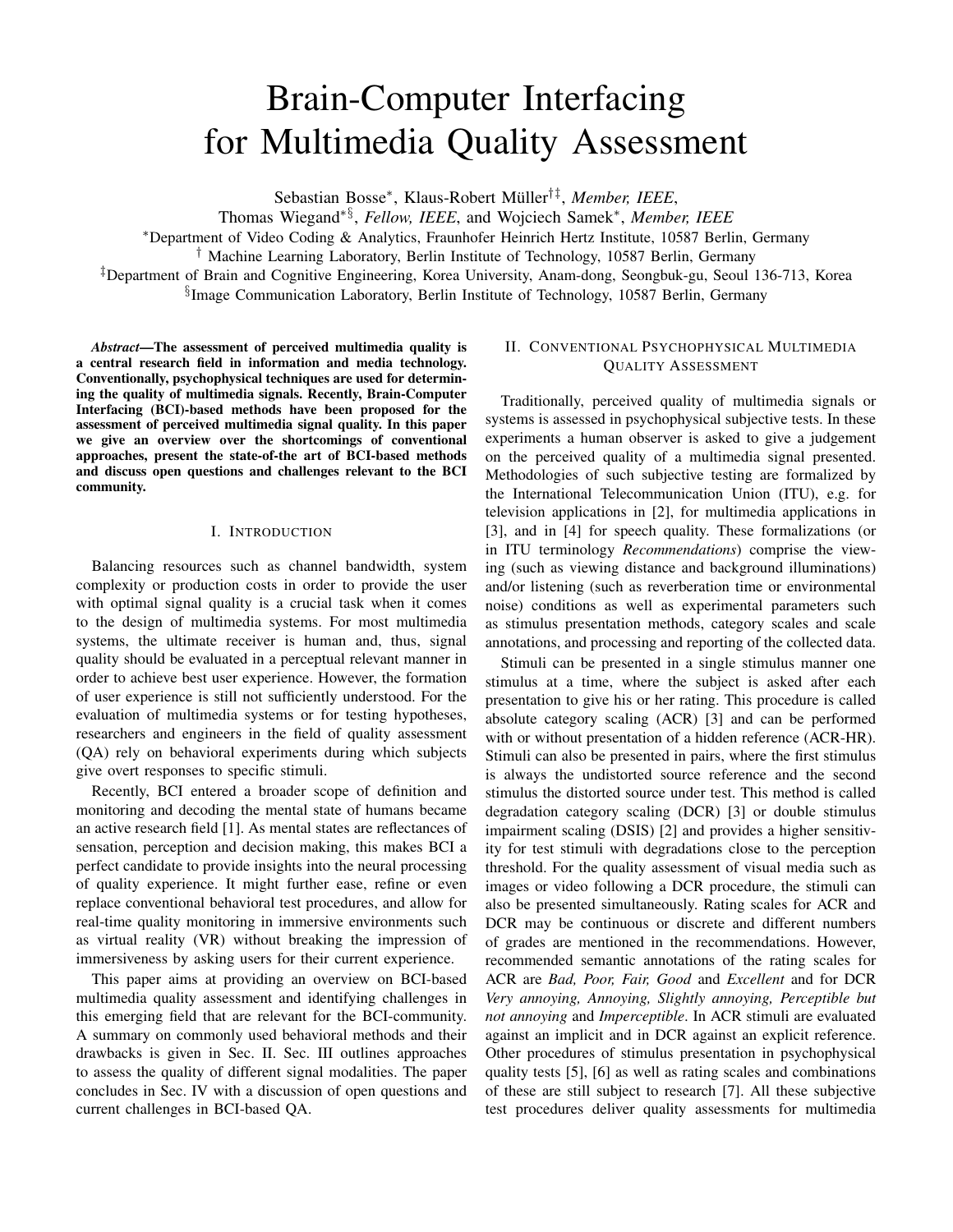

Fig. 1. From behavioral studies to BCI-based quality assessment.

signals when averaged over many subjects. These averaged assessments are then referred to as mean opinion score (MOS) [8] and considered as ground truth, e.g. for evaluating objective quality assessment algorithms.

In order to prevent observers from becoming unreliable due to fatigue, experiments should not take longer than 30 minutes [2]. This restricts the number of possible conditions that can be evaluated in one session and might make many sessions necessary. The effort of psychophysical tests is further increased by the need for having sufficient participants (15 is recommended in [2], 24 in [9]).

This motivated researchers recently to delegate the assessment of perceived multimedia quality to crowd-sourcing approaches. Here, the stimuli are brought over the internet to the participants and evaluated browser-based at their home PC in a non-lab environment. By this, subjective tests can be massively parallelized [10].

However, crowdsourced approaches and lab-based approaches share the drawback that ratings are highly variable across subjects [9]; even the same subject is unlikely to give the same rating to the same stimuli if asked repeatedly [11]. Thus, quality ratings collected in psychophysical tests suffer strongly from label noise. Further, an individual rating is the result of a conscious process and by this is prone to subjective factors, such as decision strategies or expectations [11]. Contextual biases may be introduced by the experimental design, where the stimulus range or the stimulus density can have an influence on the subject's rating [12]. In general, psychological scales do not conform to the laws of fundamental measurements known from natural sciences. Semantic annotation of rating scales given to participants during psychophysical tests may also fail at reflecting the participant's appraisal of the stimulus and by that mislead the subject's response. Another limitation of psychophysical approaches to multimedia quality assessment is the restriction to supra-threshold stimuli and the insensitivity to sub-threshold stimuli. This is crucial when it comes to short-term assessment of non-instantaneously perceivable phenomena such as visual fatigue or nausea [13].

# III. BRAIN COMPUTER INTERFACES FOR MULTIMEDIA QUALITY ASSESSMENT

Today, electroencephalography (EEG) is one of the most popular methods used for the acquisition of neural data in BCI.



Fig. 2. From an ERP study on video quality [16]: Grand average ERP plots for different distortion levels. Top left: ERP for undistorted trials and the different quality changes at channel CPz (distortion magnitude is increasing from BL to QC-max). Top right: ERP for an intermediate distortion level for one subject, subdivided in trials, where no distortion was reported (misses) and trials, where a distortion was reported (hits). Bottom: Scalp topographies for all channels. Each circle depicts a top view of the head, with the noise pointing upwards. Colors code the mean voltage for the time interval from 400–700 ms after the introduction of a distortion into the video signal.

Since its first recording in 1924 by Hans Berger, EEG also has a long history in cognitive psychology and cognitive science, where it is used to study neural processing of sensory stimulation (e.g. [14]). Here, neurophysiological approaches are complementary to classical psychophysical ones (in fact, Gustav Theodor Fechner already 1907 postulated *inner psychophysics* as a neural foundation of *outer psychophysics* [15]). However, as outlined in Sec. II, the conventional approach to multimedia QA follows the line of (outer) psychophysics. Recently, multimedia engineers and researchers started to shift from behavioral psychophysical experiments to studies addressing inner psychophysics by adopting methods known from BCI and machine learning to assess perceived quality of multimedia signals or systems (Fig. 1).

#### *A. Audio Signals*

Audio signals, such as speech signals, where among the first modalities studied in the context of EEG-based quality assessment. In [18], event-related potentials (ERPs) are used as a quantitative measure for perceived quality of audio signals. As stimulus a phoneme /a/ at varying quality levels was presented to the subjects for 160 ms. It is shown that the latency of the P300 is decreasing, while the amplitude is increasing with decreasing quality of the stimulus in an oddball paradigm. By applying a classifier based on shrinkage linear discriminant analysis (LDA) [19], [20], distortions below the threshold of conscious perception are detected for 2 of 11 subjects. This work is extended in [21], where longer and more realistic auditory stimuli of lengths of 200, 1200 and 8000 ms (phoneme, word, sentence) distorted by a real-world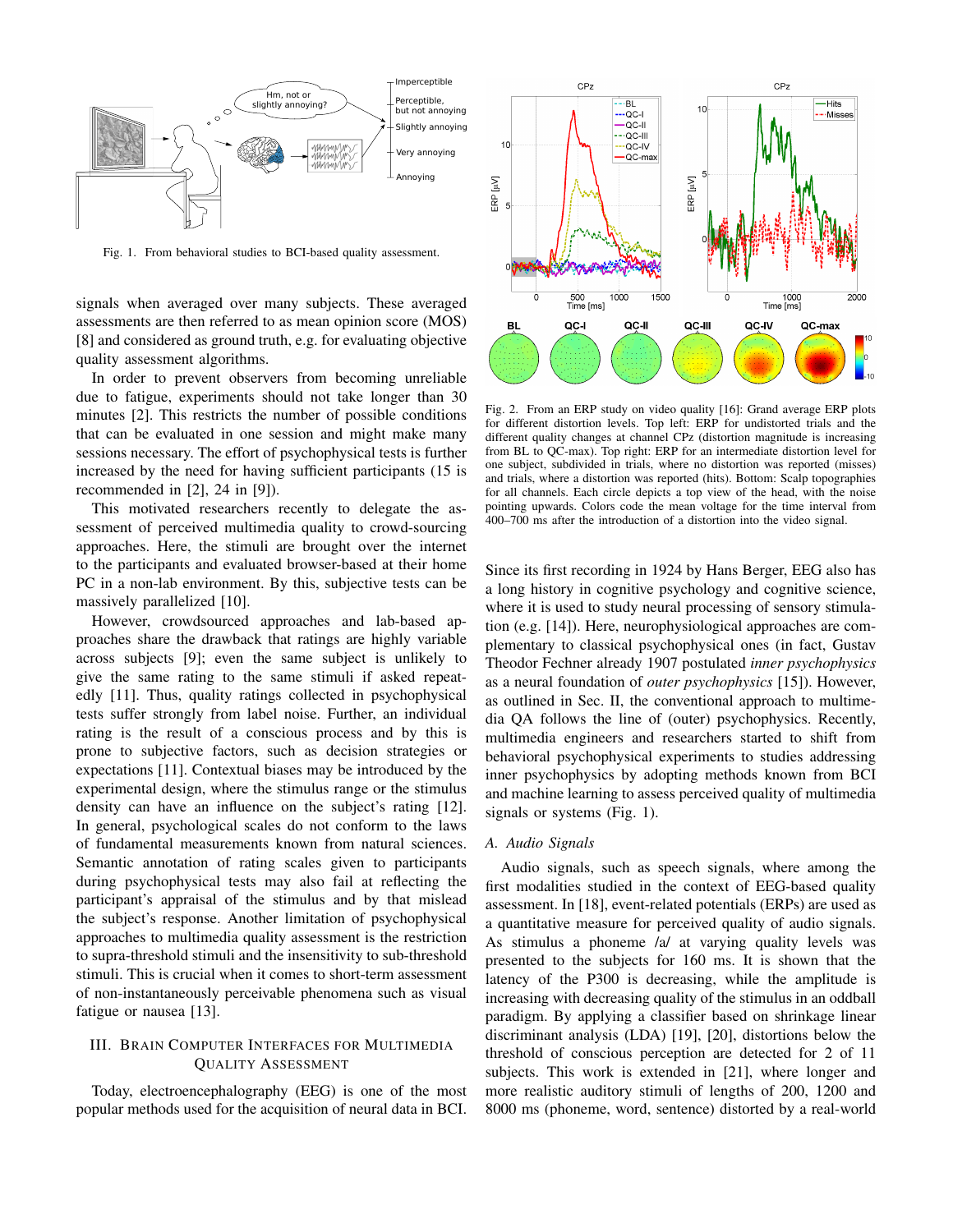

Fig. 3. From a SSVEP study on image quality assessment using a stimulation frequency of 1.5 Hz [17]: Spectrum of EEG signal at Oz for increasing distortion from top left to bottom right. On a dataset of 6 different source images at 6 different distortion levels each a correlation between MOS and amplitude at 6 Hz of  $|r| = 0.93$  is reported.

transmission system were presented and similar effects as for phoneme length stimuli are found. Due to the low signal-tonoise ratio (SNR) of EEG signals, commonly a lot of trials have to be collected. The authors of [22] explore single trial methods for the analysis of neural correlates of speech quality and the detection of perceived distortions. It is shown that for auditory stimuli components reflecting the perception of distortions are assessable in early components already. Further, by combining behavioral and neural data, the sensitivity of the experiment is significantly increased.

The influence of low-quality audio signals on fatigue is studied in [23], where  $\alpha$ - and  $\theta$ -activity is shown to be increased for audio signals subject to distortions introduced by bandwidth limitations.

#### *B. Visual Signals*

*1) 2D visual signals:* The brain response to JPEG compression artifacts in images is studied in [24] based on an oddball paradigm. As shown for speech signals, the elicited ERP component is reduced in latency and increased in amplitude for increasing visual quality. In follow-up studies, similar results are reported for different kinds of artifacts in video clips [25]. Fig. 2 shows typical ERP-responses and related scalp topographies. Using principal component analysis (PCA) for dimensionality reduction and support vector machine (SVM), a classification accuracy of 76.5% for the most obvious and of 73.5% for the less obvious distortions is reported in [26] for trial correctly classified behaviorally. For different types of distortion, mean single-trials classification accuracy of up to 85% for distorted vs. undistorted images is achieved in [27] using a wavelet-based approach. In [16], recorded EEG data is filtered by an LDA filter [19], [20]. Weights for the filter are obtained based on the signed biserial correlation coefficients between trials with highest distortion and no distortion. For distortion magnitudes above the behavioral perception

threshold, an area under the ROC curve (AUC) close to 1 is obtained. Although the classifications accuracies from [16], [27], [26] refer only to trials correctly classified behaviorally, for three subjects [16] also reports an average classifications accuracy of 65% for trials with a quality degradation below the behavioral perception threshold. As in [18] for speech signals, this suggests the potential of EEG to assess also subconscious processing of distortions in multimedia signals.

Similar results are reported in [28] for degradations introduced as changes in color saturation and changes in maximum luminance values of images.

It is known from other BCI-applications that systems using the steady-state visual evoked potential (SSVEP) have advantages over ERP-based approaches. Given the broadband characteristic background noise in EEG and the narrowband characteristic of the SSVEP, SSVEPs achieve a high SNR compared to ERPs [29]. Thus, in [30] image quality of compressed images is assessed using an SSVEP-approach at a stimulation frequency of 1.5 Hz. Using common spatial pattern (CSP) for feature extraction on the EEG-signals filtered around the 2nd and 4th harmonic (3 Hz and 6Hz) and applying LDA for classification, mean accuracies of 84% are obtained for the highest distortion level. It is also shown that the  $\alpha$ -activity predicts (Pearson correlation  $r \approx -0.64$ ) participant-wise classification accuracy. Based on the same EEG-recording, in [17], [31] a significant correlation of  $r = -0.93$  between the behaviorally assessed MOS values and the amplitude at the 4th harmonic (6 Hz) of the stimulation frequency at the Ozelectrode is shown. The increase of the spectral amplitudes on the harmonic frequencies with increasing level of distortion is shown in Fig. 3.

*2) 3D visual signals:* In stereoscopic displays, depth impression is created by presenting two images, captured or rendered from a slightly offset camera positions, separately to the left and right eye. Displays using shutter glasses trade in temporal resolution for depth impression, as the two images are alternated on screen while the shutter glasses open and close correspondingly. Polarization-based systems present frames on screen polarized pixelwise alternating in different circular directions. Light polarized in one or the other directions passes the according glass and enters the corresponding eye. By this, depth impression is traded in for luminance. Additional to the distortions known from 2D visual signals, the perceived quality of 3D visual signals can be affected by crosstalk, misalignment of the stereo image pair (e.g. vertical disparities) or the vergence-accommodation conflict [13]. The neural workload imposed to the viewer may result in visual discomfort or fatigue that might not become conscious within an instant [13]. [32] evaluates the relation between the power in different oscillatory neural bands and MOS values for 3D videos subject to compression artifacts. In a single channel analysis, correlations of  $|r| \approx 0.25$  are reported. Exploratory studies on the visual discomfort show a relation to changes in band power [33], [34] and ERP [35], [36]. However, all of these studies compare to the presentation of 2D signals. [37] addresses the neural classification of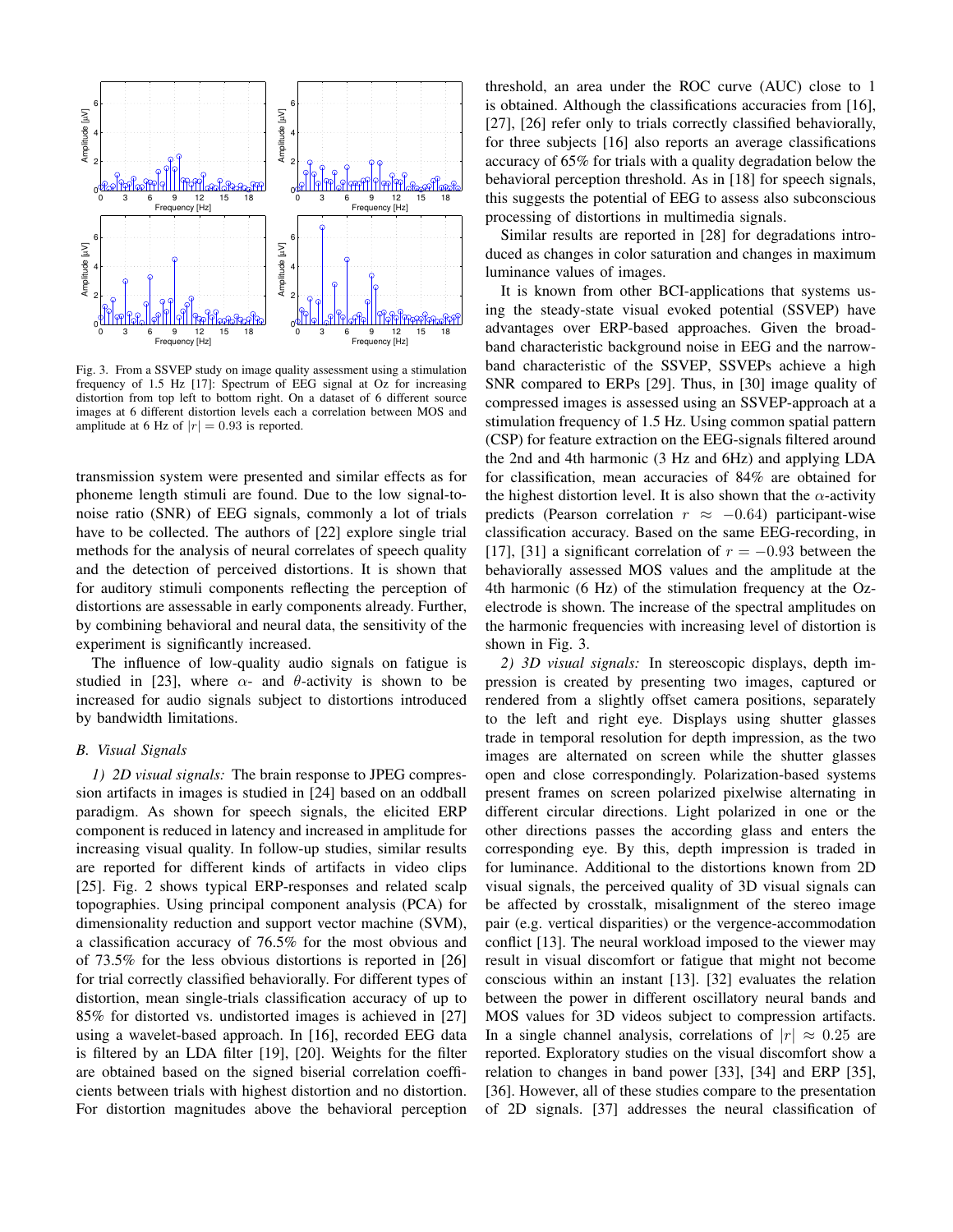comfort zones in 3D viewing positions. Using ERPs and regularized Eigen Fisher spatial filters for feature extraction and shrinkage LDA for classification, a mean classification accuracy of 63.3% is reported. The influence of the shutter frequency of shutter glasses on the neural workload of the viewer is evaluated in [38]. Shutter frequencies from 39 Hz to 97 Hz are used to present stereoscopic stimuli. Neural correlates of the flicker introduced by the opening and closing of the shutter glasses could be identified up to a frequency of 67.2 Hz, well above the behaviorally estimated flicker fusion threshold at 47.4 Hz. It is concluded that the risk of reduction in quality of experience and usability can be reduced by using higher frequencies for shutter glasses.

### IV. DISCUSSION AND CHALLENGES

As the previous section has shown, some research has been done already on BCI-based assessment of perceived quality of multimedia signals and systems. However, most of the work covers more exploratory studies and presents proofs of concept.

Little is known yet about the properties and limits of the identified paradigms. This lack of knowledge suggests a lot of potential regarding the optimization of the experimental setups. E.g. in [22], it is shown that for the neural assessment of perceived speech quality the early auditory components are enough to classify distorted from undistorted audio signals. This indicates that EEG recordings could be shortened at least for stronger distortions. Another example addresses experiments exploiting SSVEP for quality assessment; it can be shown (e.g. in [39] for perceptual threshold estimation or in [40] for classification in BCI) that the stimulation frequency in SSVEP recordings has an influence on the SNR of the recorded signal and by that on the system performance. The optimal stimulation frequency for perceived quality assessment is yet unknown. Fig. 4 shows preliminary results from a study on the relation between stimulation frequency and SNR of SSVEP for image quality assessment.

Besides the experimental optimization of identified paradigms, more challenges lie in the evaluation, development and optimization of algorithms for analyzing EEG-data recorded in quality assessment studies. LDA-based filters [19], [20] and different variants of CSP [19], [20], [41], [42],



Fig. 4. SNR vs. stimulation frequency estimated for the first four harmonics of the stimulation frequency for one subject in an image quality assessment study using SSVEP. For the 1st, 2nd and 4th harmonics clear peaks are visible.

[43] are used for feature extraction and shrinkage LDA for classification [16], [30], [22]. However, it is not clear that these algorithms are optimal for the domain of quality assessment, as above the perception threshold, perceived quality can be assumed to be a quasi-continuous value, as inherently reflected by MOS values. Interesting approaches for the optimization of spatial filters are trial-to-trial or subject-to-subject correlation [44], [45] as well as recently proposed interpretable deep neural networks [46], and multimodal [47] and multisubject [48] approaches that combine multiple sources of information and thus may perform better than classical methods.

While SSVEPs allow for a faster and more reliable recording of stimulus related EEG signals than ERPs [29], a final conclusion regarding the optimal type of evoked potential for QA can not be drawn as no comparative evaluation of different approaches is available. Part of this problem is that no feasible database of test material for psychophysiological quality assessment has been adopted yet.

For the evaluation of BCI-based approaches to QA a set of criteria can be defined in order to allow for the comparison of these methods:

- How many trials do we need per subject: Condition-wise variance per subject
- How many subjects do we need: Condition-wise variance over all subjects
- Which kind of distortions can we differentiate: Granularity regarding neighbored distortion levels

Ultimately, for this, new QA methods have to be compared to the conventional, psychophysical ones. Thus, whenever a BCI-based method is evaluated beyond proof of concept, either classification accuracies or correlations are reported. Usually, either the distortion in terms of objective signal difference (such as peak signal-to-noise ratio (PSNR)), distortion parameter (such as quantization step size) or the behavioral response is considered as ground truth. Within the context of assessment of perceived quality, there is probably not much sense in taking some notion of distortion parameter into account as a reference as we want to learn *if* a specific signal or *which* of several signals is perceived distorted. Typically, this is not strongly correlated with distortion parameters over different types of contents. However, considering the behavioral responses, e.g. MOS values, as ground truth should allow us to compare thresholds and study subconcious processes. Further, as discussed in Sec. II, behavioral responses are outcome of a noisy process itself [49]. This also has to be considered in the evaluation and comparison of BCI-based quality assessment methods.

In psychophysical experiments, subjects are not only prone to biases, but some subjects might also be generally unreliable [11]. Thus, participants in behavioral studies are screened after the rating experiment in order to identify these unreliable subjects and remove their data from the analysis [2] (note that the screening process is no *absolute* process, but only *relative* to the whole set of subjects). For BCI-based approaches,  $\alpha$ activity is shown to be related to subjects reliability [30],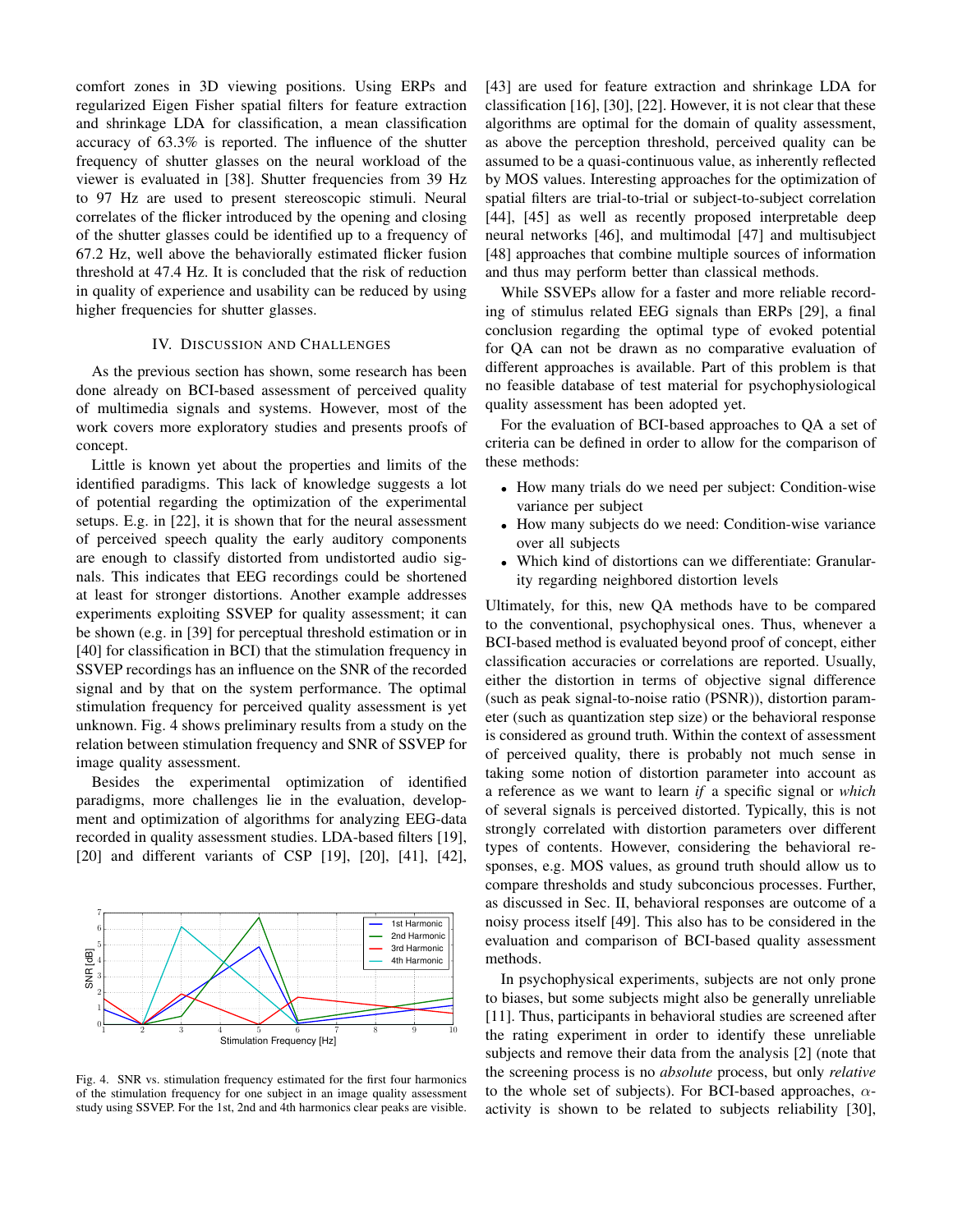but more precise predictors have to be developed for quality assessment as done for BCI [50], [51].

While BCI-based assessment of perceived quality are potentially able to refine psychophysical methods (as in [22] for audio and [16] for video), offer more insights into distortion sensitivity close to the perception threshold, and teach researchers about sensory and cognitive processes underlying experience of media quality, they also might change the way of how quality of 3D media is assessed. Visual fatigue, visual discomfort and nausea are still very ill-defined concepts in the field of quality assessment [13] and they are usually not perceivable instantaneously by viewers, but become noticeable only after some time [13]. This renders the psychophysical assessment of 3D visual media quality difficult and time consuming. Here, BCI-based assessment has the potential to reduce the duration of system evaluation tremendously, as quality related neural correlates can be recorded before subjects notice degradations consciously. This would not only have influence on how perceived quality is assessed for entertainment applications, but also have strong impact on emerging applications such as telemedicine, as those applications usually work based on stereoscopic visualization techniques.

This becomes even more manifest when we move from stereoscopic media to VR, as VR adds the notion of *immersiveness* or *presence* to the features *naturalness* (as in 2D or audio), fatigue, discomfort, and nausea (as in 3D media): Obviously, every experience of immersiveness would be gone if subjects were asked about its quality. BCI-based QA can play its real strength here as it can deliver information about perceived quality in real-time without affecting the focus of attention and by that the feeling of immersiveness or presence of the user.

In this paper we explained why multimedia quality assessment is an important field in modern information technology. We gave an overview over conventional approaches and their drawbacks, showed how these shortcomings motivate the use of BCI for quality assessment and outlined recent advances in BCI-based quality assessment. We concluded with a discussion of current challenges in the field of BCI-based quality assessment. By this we hope to have demonstrated that multimedia quality assessment is an interesting and diverse field of research and application for BCI with a lot of open challenges ranging from rather fundamental questions regarding the nature of neural correlates of experience, over data processing techniques and their optimization to the design of quality assessment paradigms.

#### **REFERENCES**

- [1] K.-R. Müller, M. Tangermann, G. Dornhege, M. Krauledat, G. Curio, and B. Blankertz, "Machine learning for real-time single-trial EEGanalysis: From brain-computer interfacing to mental state monitoring," *J. Neurosci. Methods*, vol. 167, no. 1, pp. 82–90, 2008.
- [2] ITU-R Recommendation BT.500-13, "Methodology for the subjective assessment of the quality of television pictures," Tech. Rep., International Telecommunication Union, Geneva, Switzerland, 2012.
- [3] ITU-T Recommendation P.910, "Subjective video quality assessment methods for multimedia applications," Tech. Rep., International Telecommunication Union, Geneva, Switzerland, apr 2008.
- [4] ITU-T Recommendation P.800, "Methods for objective and subjective assessment of quality," Tech. Rep. ITU-T Rec. P.800, International Telecommunication Union, 1996.
- [5] J.-L. Blin, "SAMVIQ–Subjective assessment methodology for video quality," *Rapp. Tech. BPN*, vol. 56, 2003.
- [6] D. M. Rouse, R. Pépion, P. Le Callet, and S. Hemami, "Tradeoffs in subjective testing methods for image and video quality assessment," in *IS&T/SPIE Electron. Imaging*. International Society for Optics and Photonics, 2010, pp. 75270F—-75270F.
- [7] P. Garcia Freitas, J. A. Redi, M. C. Q. Farias, and A. F. Silva, "Video quality ruler: A new experimental methodology for assessing video quality," in *Qual. Multimed. Exp. (QoMEX), 2015 Seventh Int. Work.* IEEE, 2015, pp. 1–6.
- [8] ITU-T Recommendation P.800.1, "Mean Opinion Score (MOS) terminology," Tech. Rep., International Telecommunication Union, 2006.
- [9] M. H. Pinson, L. Janowski, R. Pepion, Q. Huynh-Thu, C. Schmidmer, P. Corriveau, A. Younkin, P. Le Callet, M. Barkowsky, and W. Ingram, "The influence of subjects and environment on audiovisual subjective tests: An international study," *IEEE J. Sel. Top. Signal Process.*, vol. 6, no. 6, pp. 640–651, 2012.
- [10] S. Bosse, M. Siekmann, J. Rasch, T. Wiegand, and W. Samek, "Quality Assessment of Image Patches Distorted by Image Compression Using Crowdsourcing," in *Proc. IEEE Int. Conf. Multimed. Expo*, 2016.
- [11] L. Janowski and M. Pinson, "The Accuracy of Subjects in a Quality Experiment: A Theoretical Subject Model," *IEEE Trans. Multimed.*, vol. 17, no. 12, pp. 2210–2224, 2015.<br>[12] D. R. Riskey, "Use and Abu
- "Use and Abuses of Category Scales in Sensory Measurement," *J. Sens. Stud.*, vol. 1, no. 3-4, pp. 217–236, dec 1986.
- [13] M. Urvoy, M. Barkowsky, and P. Le Callet, "How visual fatigue and discomfort impact 3D-TV quality of experience: A comprehensive review of technological, psychophysical, and psychological factors," *Ann. des Telecommun. Telecommun.*, vol. 68, no. 11-12, pp. 641–655, 2013.
- [14] S J Luck, "An Introduction to the Event-Reated Potencial Technique," p. 376, 2005.
- [15] G. T. Fechner, *Elemente der Psychophysik*. 2, Breitkopf & Härtel, 1907.
- [16] S. Scholler, S. Bosse, M. S. Treder, B. Blankertz, G. Curio, K.-R. Müller, and T. Wiegand, "Toward a direct measure of video quality perception using EEG.," *IEEE Trans. Image Process.*, vol. 21, no. 5, pp. 2619–29, 2012.
- [17] S. Bosse, L. Acqualagna, A. K. Porbadnigk, B. Blankertz, G. Curio, K.- R. Müller, and T. Wiegand, "Neurally informed assessment of perceived natural texture image quality," in *Image Process. (ICIP), 2014 IEEE Int. Conf.* oct 2014, pp. 1987—-1991, IEEE.
- [18] A. K. Porbadnigk, J.-N. Antons, B. Blankertz, M. S. Treder, R. Schleicher, S. Möller, and Gabriel Curio, "Using ERPs for assessing the (sub) conscious perception of noise," in *Eng. Med. Biol. Soc. (EMBC), 2010 Annu. Int. Conf. IEEE*. IEEE, jan 2010, vol. 2010, pp. 2690–2693.
- [19] B. Blankertz, S. Lemm, M. Treder, S. Haufe, and K.-R. Müller, "Single-trial analysis and classification of ERP components–a tutorial," *Neuroimage*, vol. 56, no. 2, pp. 814–825, 2011.
- [20] B. Blankertz, R. Tomioka, S. Lemm, M. Kawanabe, and K.-R. Müller, "Optimizing Spatial Filters for Robust EEG Single-Trial Analysis," *IEEE Signal Process. Mag.*, vol. XX, pp. 1–12, 2008.
- [21] J.-N. Antons, R. Schleicher, S. Arndt, S. Moller, A. K. Porbadnigk, and G. Curio, "Analyzing Speech Quality Perception Using Electroencephalography," *IEEE J. Sel. Top. Signal Process.*, vol. 6, no. 6, pp. 721–731, oct 2012.
- [22] A. K. Porbadnigk, M. S. Treder, B. Blankertz, J. N. Antons, R. Schleicher, S. Möller, G. Curio, and K.-R. Müller, "Single-trial analysis of the neural correlates of speech quality perception.," *J. Neural Eng.*, vol. 10, no. 5, pp. 056003, oct 2013.
- [23] J.-N. Antons, R. Schleicher, S. Arndt, S. Möller, and G. Curio, "Too tired for calling? A physiological measure of fatigue caused by bandwidth limitations," *2012 4th Int. Work. Qual. Multimed. Exp. QoMEX 2012*, pp. 63–67, 2012.
- [24] L. Lindemann and M. Magnor, "Assessing the quality of compressed images using EEG," in *2011 18th IEEE Int. Conf. Image Process.*, 2011, pp. 3109–3112.
- [25] M. Mustafa, L. Lindemann, and M. Magnor, "{EEG} Analysis and of Implicit and Human Visual and Perception," in *CHI*, 2012.
- [26] L. Lindemann, S. Wenger, and M. Magnor, "Evaluation of video artifact perception using event-related potentials," *Proc. ACM SIGGRAPH Symp. Appl. Percept. Graph. Vis. - APGV '11*, vol. 0, no. 0, pp. 53, 2011.